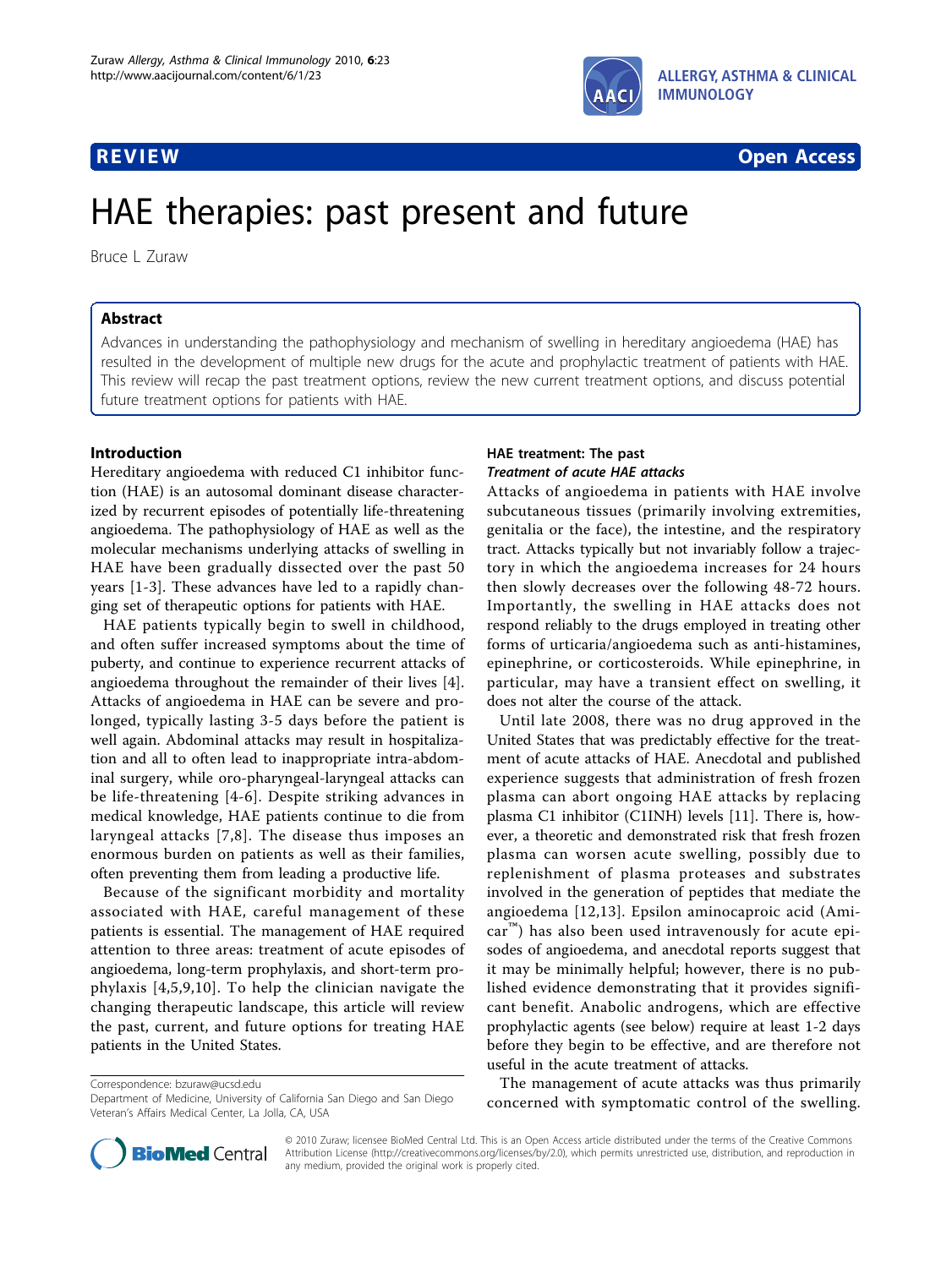Abdominal attacks often present with severe pain and nausea as well as significant dehydration, sometimes accompanied by significant hypotension. Management of these attacks involved aggressive intravenous replacement of fluid as well as control of pain and nausea with parenteral narcotic and antiemetic drugs. Oropharyngeal attacks may lead to death secondary to asphyxiation, and therefore required hospitalization for careful monitoring of airway patency. If the airway was threatened, the patient needed to be intubated by an experienced physician with the capability for emergency tracheotomy immediately available. Acute angioedema of the extremities does not typically require treatment, although angioedema of the feet or dominant hand can be temporarily disabling.

#### Long-term prophylaxis

The goal of long-term prophylaxis is to decrease the frequency and/or severity of swelling attacks. The frequency and severity of angioedema attacks is highly variable among HAE patients, ranging from attacks occurring as often as twice per week to patients who are asymptomatic. Most untreated HAE patients will swell approximately one to two times per month on average. While some HAE patients may not require long-term prophylactic therapy, patients with frequent attacks or with a history of serious attacks involving the upper airway should be treated prophylactically. In general patients with significant swelling occurring more frequently than once every 3 months are considered candidates for long-term prophylactic therapy, although it is the impact of the episodes on the patient's ability to lead a normal life that is the deciding factor. Other considerations that should go into this decision include the location of attacks (airway attacks causing increased concern) and the accessibility of the patient to appropriate medical care. Because of their ability to increase bradykinin-mediated effects, angiotensin-converting enzyme inhibitors need to be avoided in HAE patients. Birth control pills and hormonal replacement therapy also frequently exacerbate disease severity in women [\[14](#page-6-0)].

Two modalities of treatment were available for longterm prophylaxis: anabolic androgens and anti-fibrinolytics. The best tolerated and most effective long-term prophylactic drugs are the synthetic anabolic androgens which increase C1INH plasma levels and decrease attacks of HAE [\[15\]](#page-6-0). The 17-a-alkylated androgens are orally available and were the drugs of choice for the long-term prophylaxis of HAE. Danazol and stanozolol are synthetic 17-a-alkylated androgens that are widely used for this purpose and are less virulizing than methyltestosterone. Oxandrolone, a 17-a-alkylated androgen that is approved for treatment of acquired immunodeficiency syndrome wasting syndrome in children, has also been successfully used to treat HAE [\[16](#page-6-0)]. The precise mechanism by which anabolic androgens increase C1INH levels has not be elucidated [[17](#page-6-0)]; but the dose of anabolic androgen should not be based on the C1INH response. The dose of anabolic androgens used to treat HAE should be titrated down to find the lowest dose which confers adequate prophylaxis, typically 2 mg stanozolol daily or every other day or 200 mg danazol daily or every other day. Detailed recommendations for dose titration have been published [[18](#page-6-0)].

The side effects of anabolic androgens are dose related, with the most important side effects being hepatotoxicity and virulization [\[19](#page-6-0)]. Most HAE patients tolerate anabolic androgens at the doses described above, however sustained use at higher doses often result in significant side effects. Patients taking anabolic androgens should have their liver enzymes checked every 6 months. Evidence of hepatic injury should precipitate tapering or discontinuation of the drug, with documentation of normalization of the hepatic tests. Since hepatic adenomas have been reported as a consequence of anabolic androgens [\[20](#page-6-0)], ultrasound examination of the liver is warranted in the presence of persistently elevated liver enzymes.

The antifibrinolytic drugs epsilon aminocaproic acid (EACA or Amicar) and tranexamic acid are frequently but not always effective in preventing angioedema attacks in HAE [[21-23](#page-6-0)]. The mechanism of their efficacy in HAE is unknown. Because the anabolic androgens are more reliably effective for the control of HAE, they were generally used in preference to antifibrinolytics in adult patients with the antifibrinolytic drugs often reserved for patients who didn't tolerate anabolic androgens. Because anabolic androgens may interfere with normal sexual maturation, antifibrinolytics have been preferred over androgens in children and pregnant women. Tranexamic acid is not currently available in the United States. The typical therapeutic dose of EACA is 1 gm orally 3-4 times per day.

The treatment of pregnant women and children presented particular difficulties. Androgens are contraindicated in these populations due to their potential effects on growth and sexual maturation. Angioedema frequency may not change or may decrease during pregnancy; however, some women experience an increase in attacks during pregnancy. Remarkably, almost all women are protected from swelling during labor and delivery.

#### Short-term prophylaxis

Short-term prophylaxis should be used to prevent attacks of angioedema when the patient is at high risk of swelling, particularly before expected trauma such as surgery or dental procedures. To avoid potentially catastrophic swelling, it is critically important that all HAE patients be made aware of the need for short-term prophylaxis in these situations.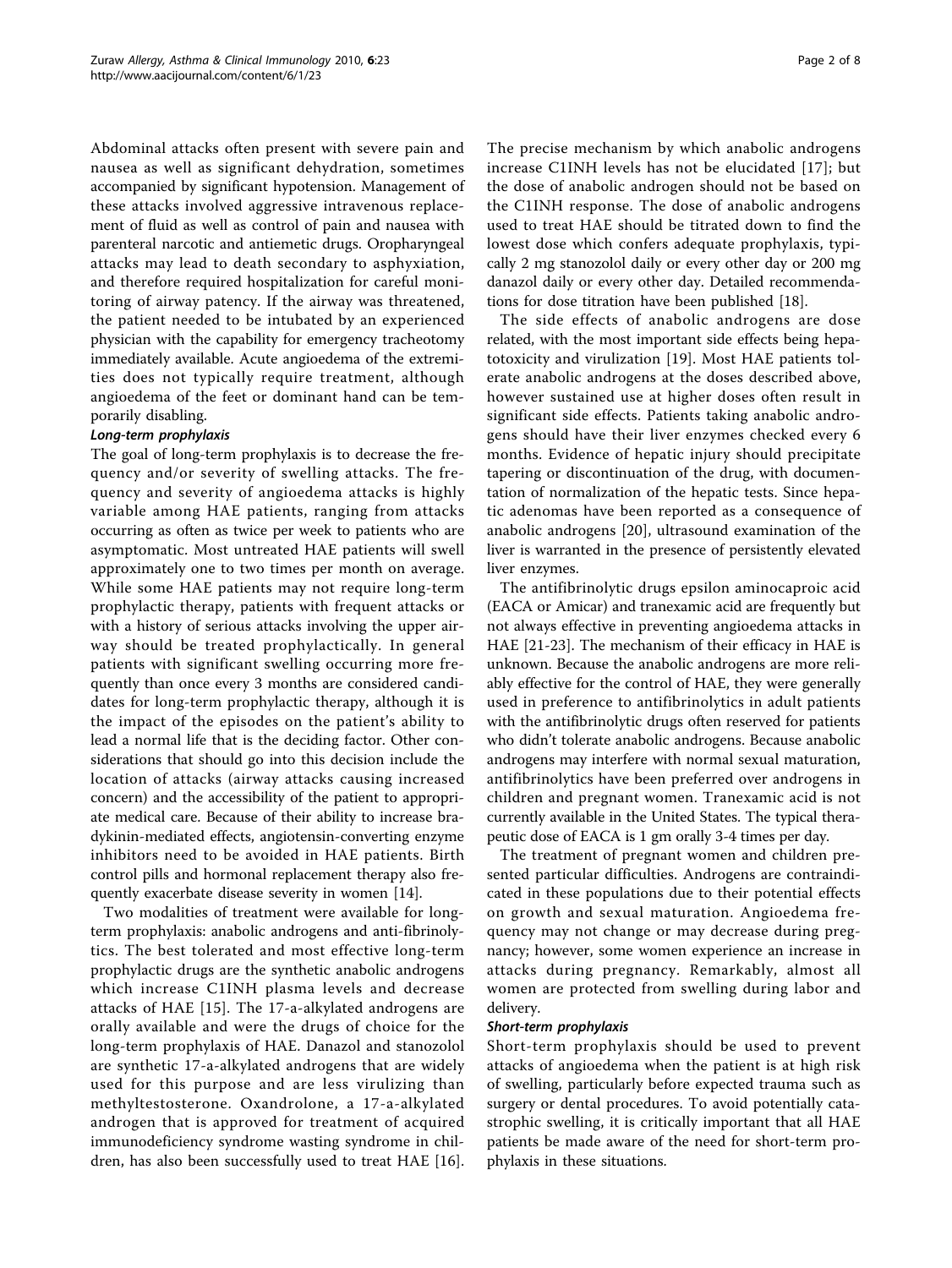High-dose anabolic androgen therapy (stanozolol 2 mg three times daily or danazol 200 mg three times daily) begun 5 to 7 days before the procedure affords reasonable protection in most patients [\[18](#page-6-0)]. Alternatively, the patient can be infused with two units of fresh frozen plasma several hours before the procedure [[24\]](#page-6-0).

Over the past 18 months, 3 new medications for the treatment of HAE have been approved for use in the United States. Two of these medications are C1INH concentrates and the third is a plasma kallikrein inhibitor. Each of these is discussed below.

#### Plasma-derived C1INH concentrates

The pathophysiologic basis of HAE was demonstrated to be a deficiency of C1INH in 1963 by Virginia Donaldson [[1\]](#page-6-0), clarifying the lack of kallikrein inhibitory activity in HAE patient plasma observed the year before by Landerman et al [\[25](#page-6-0)]. The rationale for replacement therapy was established by the success of administering fresh frozen plasma (FFP) during acute attacks of HAE [[11](#page-6-0)]. Beginning in the late 1970s, a number of investigators in Europe and the United States began demonstrating that replacement therapy with C1INH concentrates was effective in HAE.

Over the past 25 years, multiple studies have confirmed the efficacy of plasma C1INH as replacement therapy for acute attacks of HAE [[26-32\]](#page-6-0). Clinically, symptomatic improvement is typically seen within 30-60 minutes of drug administration [[33\]](#page-6-0). Furthermore, C1INH concentrates appear to be equal efficacy for all types of HAE attacks - including laryngeal attacks where it can be life-saving [\[31](#page-6-0)]. C1 inhibitor concentrates have also been successfully used for both short-term [[34-37](#page-6-0)] and long-term prophylactic treatment of HAE [[38](#page-6-0)-[40](#page-6-0)]. C1INH concentrate became the preferred modality of treatment for acute attacks of HAE in some countries where it is available.

In 1996, Waytes et al [\[41\]](#page-6-0) published the results of two double-blind placebo-controlled studies comparing plasma derived C1INH (25 plasma units/kg; Immuno AG) to placebo. The first was a crossover study involving prophylactic treatment of 6 severely affected HAE patients who received study drug every three days. During the periods that they received C1INH, subjects increased their plasma C1INH functional levels, normalized their C4 titers and had significantly less swelling than they did during the period they received placebo. The second study assessed the time to improvement following study drug in 22 patients with acute attacks of HAE. The beginning of relief occurred significantly faster in C1INH treated patients than in placebo treated patients (55 versus 563 minutes). However, a pivotal phase III trial of the Immuno C1INH concentrate

(Baxter Healthcare) for acute HAE attacks failed to show any improvement in C1INH-treated compared to placebo-treated subjects. Two plasma-derived C1INH products underwent Phase 3 randomized clinical trials, and were recently approved for use in the United States. Pasteurized plasma-derived C1INH concentrate

## Berinert (CSL Behring) is a pasteurized lyophilized human plasma-derived C1 inhibitor concentrate for intravenous injection. It has been licensed in Europe (Germany, Austria, and Switzerland) for over 20 years, and is also available in Canada. Numerous reports of the efficacy and safety of Berinert have been published (reviewed in [[39\]](#page-6-0)). A phase III study of Berinert for the treatment of acute attacks of HAE was recently completed [[42](#page-7-0)]. This study compared the efficacy (shortening onset of relief of symptoms) of 2 doses of Berinert (10 U/kg and 20 U/kg) to placebo in 125 HAE patients with moderate to severe abdominal or facial angioedema attacks. Compared to the placebo treated group, subjects receiving 20 U/kg of Berinert-P showed a significant reduction in the median time to onset of relief of symptoms of HAE attacks compared to placebo (0.5 versus 1.5 hours,  $p = 0.0025$ . Median time to complete resolution of all HAE symptoms was also significantly shorter in the 20 U/kg group compared to the control group (4.92 versus 7.79 hours,  $p = 0.0237$ ). At a dose of 10 U/kg, the median time to onset of relief was 1.2 hours, which

was not significantly different than the placebo group. Based on the data from this study, Berinert received approval from the FDA for use in the treatment of acute angioedema attacks in adolescent and adult HAE patients.

### Nanofiltered and pasteurized plasma-derived C1INH concentrate

Cinryze (ViroPharma Incorporated) is a nanofiltered pasteurized C1INH concentrate for intravenous use. Cinryze is manufactured by Sanguin in the Netherlands, using U.S. plasma. The manufacturing process is identical to that used for the existing Cetor C1INH product, except that Cinryze is subjected to a final nanofiltration step, which provides additional protection against enveloped and non-enveloped viral particles and possibly prions [\[43](#page-7-0)]. Two separate randomized double-blind placebo controlled studies of Cinryze have been performed in the United States [\[44\]](#page-7-0).

The first study assessed efficacy and safety of C1INHnf for the treatment of moderate to severe acute attacks of facial, abdominal or genitourinary angioedema in HAE patients [[45](#page-7-0)]. Subjects were infused with study drug (C1INH-nf 1,000 IU or placebo) at time 0. If significant relief was not reported within 60 minutes, subjects were then given a second dose of the same study drug they received initially. All subjects were eligible to receive open-label Cinryze after 4 hours. In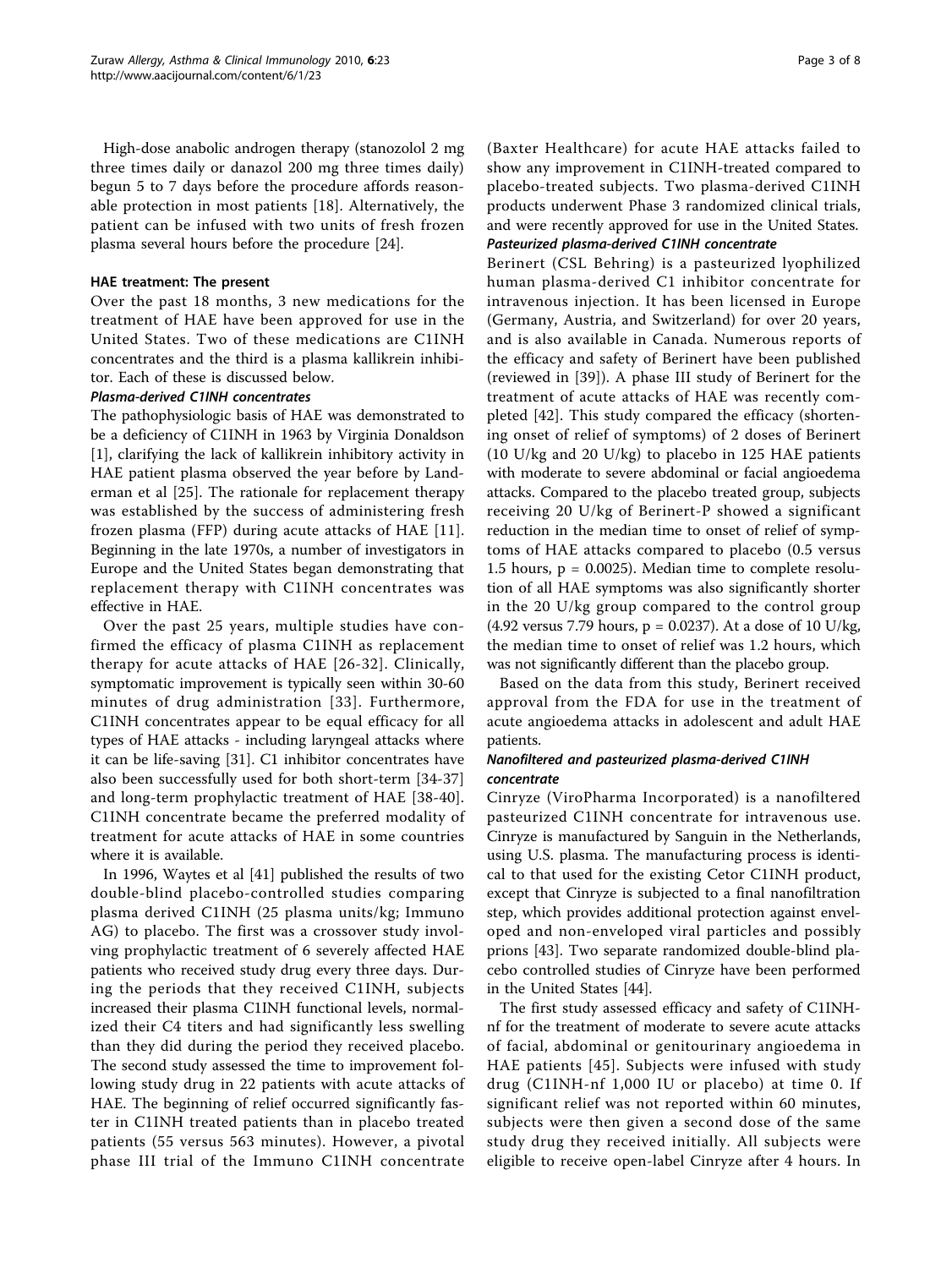68 randomized eligible attacks, the estimated time to beginning of unequivocal relief (primary endpoint) was significantly shorter in the C1INH group (median time 2 hours) than in the placebo group (median time  $>$  4 hours) (p = 0.026). Cinryze treated patients also showed a statistically significant improvement in median time to complete resolution of the defining symptoms  $(p = 0.004)$ . The efficacy of Cinryze treatment did not vary by attack location.

A second study involved the use of C1INH-nf as longterm prophylaxis to prevent attacks of angioedema was also recently completed. Twenty-two patients with a history of frequent angioedema were treated with C1INHnf (1,000 IU) or placebo two times per week for 12 weeks then crossed over and received the other treatment for an additional 12 weeks. During the C1INH-nf treatment periods, subjects showed a highly significant (p < 0.0001) decrease in HAE attacks (6.26 versus 12.73 attacks;  $p < 0.0001$ ).

Cinryze received FDA approval for prophylactic treatment in adolescent and adult HAE patients. The application for use of Cinryze to treat acute attacks of angioedema is still pending.

### Safety and tolerability of plasma-derived C1INH concentrates

Both Berinert and Cinryze are each derived from U.S. plasma that has been PCR screened then subjected to multiple viral inactivation/removal steps, including pasteurization. In addition, Cinryze undergoes nanofiltration, which removes viral- and potentially prion-sized particles based on size exclusion rather than specific physicochemical interactions. The results of the studies described above did not show any evidence of safety or tolerability issues with either of the drugs.

### Plasma kallikrein inhibitor: ecallantide

Unraveling the mechanism of swelling in patients with HAE has long been considered central to the development of more effective treatment strategies. Early investigations found that incubation of plasma from HAE patients ex vivo at 37°C generated a factor that caused smooth muscle contraction and increased vascular permeability [[46\]](#page-7-0). This 'vascular permeability enhancing factor' was correctly assumed to be the mediator of swelling in HAE; however, the final characterization of the factor remained elusive and controversial for many years. Compelling laboratory and clinical data have conclusively shown that bradykinin is the primary mediator of swelling in HAE [[47](#page-7-0)-[57\]](#page-7-0). The nanopeptide bradykinin is generated when active plasma kallikrein cleaves high molecular weight kininogen (HMWK) [[58\]](#page-7-0). The released bradykinin moiety potently increases vascular permeability by binding to its cognate receptor (the bradykinin B2 receptor) on vascular endothelial cells.

The discovery that bradykinin is primarily responsible for the attacks of swelling in HAE has led to new therapeutic strategies to treat HAE by preventing bradykinin-mediated enhancement in vascular permeability. Replacement therapy with C1INH will inhibit both plasma kallikrein and activated factor XII. Indeed administration of C1INH concentrate has been shown to acutely reduce bradykinin levels in patients experiencing angioedema attacks [[53\]](#page-7-0). Inhibition of plasma kallikrein using other non-C1INH drugs is another strategy that has been used. The first plasma kallikrein inhibitor, other than C1INH, to be used for the treatment of HAE was aprotinin (Trasylol®). This protein is a broadspectrum Kunitz-type serpin inhibitor with activity against trypsin, plasmin and plasma kallikrein. While aprotinin was effective in halting acute attacks of HAE [[26](#page-6-0),[59\]](#page-7-0), this bovine protein was associated with severe anaphylactic reactions which precluded its use in HAE management [\[60,61](#page-7-0)]. More recently, a specific plasma kallikrein inhibitor, ecallantide, has been developed.

Ecallantide (Kalbitor, Dyax Inc.) is a novel, potent and specific plasma kallikrein inhibitor produced in the Pichia pastoris strain of yeast that was identified using phage display technology for a library of rationally designed variants of the first Kunitz domain of human lipoprotein-associated coagulation inhibitor (LACI) [[62](#page-7-0),[63\]](#page-7-0). The recommended dose of ecallantide to treat an angioedema attack is 30 mg, administered as three 1 ml subcutaneous injections. Maximum ecallantide levels are reached 2-3 hours following subcutaneous injection, and the half-life is approximately 2 hours [\[64](#page-7-0)].

Two separate RDBPC phase III studies of ecallantide for the treatment of acute attacks of HAE have been performed in the United States. Both studies involved subjects randomized 1:1 to receive either ecallantide 30 mg or placebo by subcutaneous injection during a moderate or worse attack at any location. The first trial (EDEMA3) consisted of 72 patients with the primary endpoint measured as a treatment outcome score (TOS) at 4 hours. TOS is a patient-reported measure of response to therapy using a categorical scale from 100 (significant improvement) to -100 (significant worsening) for each symptom complex, weighted according to its baseline severity. Ecallantide-treated patients reported a mean TOS score of 49.5  $\pm$  59.4 compared to 18.5  $\pm$ 67.8 in placebo-treated patients ( $p = 0.037$ ) [[65](#page-7-0)]. The improvement in TOS score was maintained at 24 hours  $(44.3 \pm 70.4 \text{ versus } -0.5 \pm 87.9, \text{ p} = 0.044).$ 

The second trial (EDEMA4) consisted of 96 patients with the primary endpoint being mean symptom complex severity (MSCS) at 4 hours. The MSCS score is a patient-reported point-in-time measure of symptom severity based on symptom rating of 0 (none) to 3 (severe) for each potential symptom complex. Severity at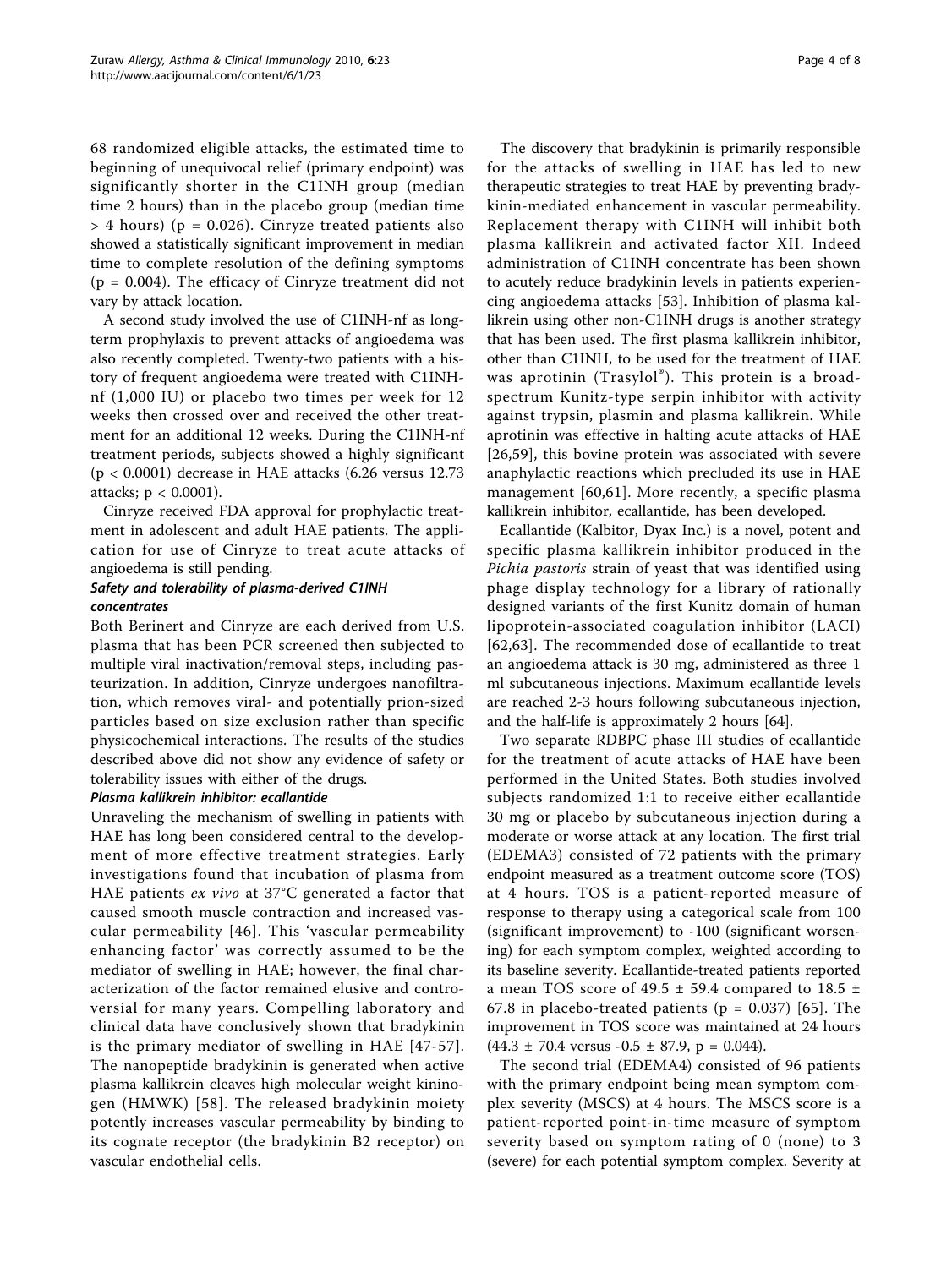each time point is the average across all symptom complexes. Ecallantide-treated subjects reported a mean decrease in symptom score at 4 hours of 0.81 compared to a decrease of 0.37 in placebo-treated subjects ( $p =$ 0.01). At 24 hours, mean symptom scores fell by 1.5 in the ecallantide-treated subjects compared to 1.1 in the placebo-treated subjects ( $p = 0.039$ ).

No differences were observed in the response to ecallantide based on the location of swelling; however subjects who presented relatively late in the attack (6-8 hours) showed less benefit than those who presented earlier [\[66](#page-7-0)].

Safety is always paramount during drug development and some concerns have arisen regarding the use of ecallantide. Prolongation of the aPTT is commonly seen, without any enhanced risk of bleeding. Anaphylactic-like reactions have been reported in some subjects following exposure to ecallantide, including one subject who experienced a repeat reaction on re-challenge. A single first dose anaphylactic-like reaction to ecallantide described serum antibodies to a low molecular component of the drug, detected by immunoblotting [[67\]](#page-7-0). Controversy remains as no antibodies were detected by ELISA screening performed by the manufacturer [\[68\]](#page-7-0). A proportion of patients who receive repeated injections of ecallantide will develop anti-drug antibodies. A relationship between the presence of anti-drug antibodies and risk of anaphylactoid reactions has yet to be observed, and many of the antibody positive subjects have continued to use ecallantide with good results.

Based on data from both Phase III studies [[69\]](#page-7-0), approval for use of ecallantide to treat acute HAE attacks in patients aged 16 and over was granted on December 2 2009. Because of the safety concerns reviewed above, there is a black box warning on anaphylactic potential and requiring that the drug be administered by a health care provider.

#### Summary of current therapeutic options

The approval of Berinert, Cinryze and ecallantide has completely changed the therapeutic options available for the treatment of HAE in the United States. Berinert and ecallantide are approved for treatment of acute attacks of angioedema in HAE. These are the first drugs that are reliably effective for the acute treatment of HAE attacks. While it may be tempting to limit the use of these drugs to severe or life-threatening attacks, it is clear that their efficacy is highest when they are used early in an attack when it is impossible to predict which attacks are likely to become severe or life-threatening. In all likelihood, therefore, these drugs will become the treatment of choice for acute attacks of angioedema in HAE patients. Long-term prophylaxis will still be important to limit the number of attacks needing acute treatment.

Cinryze is approved for HAE prophylaxis rather than acute treatment. In general, patients with relatively severe (≥ 2 attacks per month) HAE are potential candidates for prophylactic treatment with Cinryze. While significantly better than placebo, routine prophylaxis with Cinryze did not completely abrogate breakthrough attacks, and it is likely that individualization of the Cinryze dose or frequency of administration will be necessary to achieve optimal responses in all treated patients. It is also likely that low dose anabolic androgen therapy will continue to be useful in patients who tolerate these drugs.

Two additional novel medications have undergone clinical trials and are potentially in the pipeline for use to treat acute attacks of angioedema in HAE patients.

#### Recombinant human C1INH

Rhucin (Pharming NV) is a recombinant human C1 inhibitor (rhC1INH) concentrate for intravenous infusion isolated from the milk of transgenic rabbits. It is identical to human plasma derived C1INH at the amino acid level and demonstrates the same inhibitory profile as plasma derived C1INH. However, rhC1INH has posttranslational glycosylation differences compared to the plasma-derived product [[70](#page-7-0)]. A phase I study of rhC1INH in which the drug was administered to 12 asymptomatic HAE patients at doses ranging from 6.25 to 100 U/kg [\[71](#page-7-0)] demonstrated a rapid increase in functional plasma C1INH activity and a corresponding fall in C4 activation, followed by a slower increase in C4 levels. The half-life of the protein was dose dependent and was longest at the highest dose used (100 U/kg) where it was estimated to be 3 hours. The accelerated clearance of rhC1INH from the plasma space compared to plasma derived C1INH was presumably influenced by the glycosylation differences in the recombinant protein. An open-label phase II study of rhC1INH demonstrated beginning of relief on average within 1 hour (median time 30 minutes), with time to minimal symptoms on average between 6 to 12 hours following infusion, and no evidence of late angioedema relapses [[72\]](#page-7-0).

Two separate phase III studies have been performed for rhC1INH in the treatment of acute attacks of angioedema in HAE patients<http://www.pharming.com>. A European randomized placebo-controlled doubleblind clinical study of rhC1INH (100 U/kg) in 32 HAE patients was stopped on ethical grounds because of a strong and highly significant positive advantage for rhC1INH versus placebo in median time to beginning of relief (62 versus 508 minutes,  $p = 0.0009$ ) as well as time to minimal symptoms (480 versus 1480 minutes,  $p = 0.0038$ .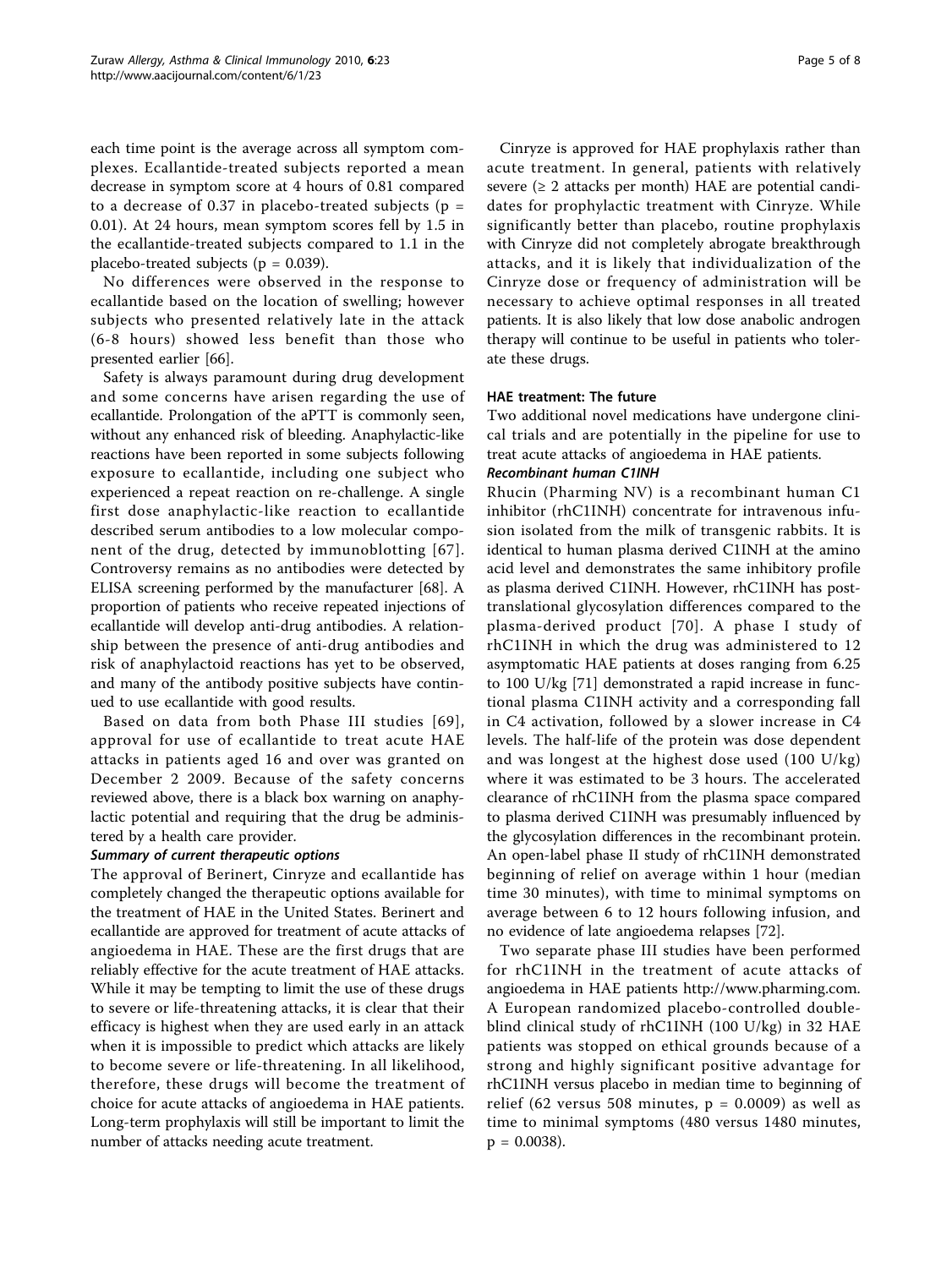The phase III study of rhC1INH (100 U/kg and 50 U/ kg) in the United States and Canada in 39 HAE subjects showed a significant benefit for rhC1INH versus placebo in median time to beginning of relief (68 minutes for rhC1INH 100 U/kg, 122 minutes for rhC1INH 50 U/kg, and 258 minutes for placebo). Time to minimal symptoms was also significantly shortened after treatment with rhC1INH (245 minutes at 100 U/kg and 247 minutes at 50 U/kg) compared to placebo (1101 minutes).

There were no significant safety or tolerability issues reported in these phase III studies. One subject in an earlier phase study failed to report that she was allergic to rabbits, and experienced hives and wheezing after receiving rhC1INH

#### Icatibant

Another approach to treating HAE is by inhibiting the ability of bradykinin to bind to and signal through its cognate receptor, the bradykinin B2 receptor. In the C1INH knockout mouse, blockade of the biologic action of bradykinin using a bradykinin B2 receptor antagonist abolished the increased vascular permeability and provided proof of concept that bradykinin was the mediator of angioedema [[57](#page-7-0)]. Lung et al [\[73](#page-7-0)] reported that HAE clinical severity was influenced by a polymorphism in the non-coding first exon of the bradykinin B2 receptor that impacted bradykinin B2 receptor expression. A recent report suggested that the permeability enhancement in HAE attacks may be transduced by the combination of bradykinin B2 receptors and bradykinin B1 receptors [[74](#page-7-0)]; and thus, bradykinin antagonists that block both bradykinin receptors may have important advantages to just blocking the bradykinin B2 receptor.

Icatibant (Firazyr, Shire) is a synthetic selective decapeptide bradykinin B2 receptor competitive antagonist that contains five non-natural amino acids to enhance resistance to peptidases [\[75,76\]](#page-7-0). Icatibant is administered subcutaneously as a single 30 mg injection, achieves peak concentration within 30 minutes, and has a halflife of approximately 1-2 hours [\[77,78](#page-7-0)].

The safety and efficacy of icatibant for the treatment of acute HAE attacks was assessed in two RDBPC phase III studies [\[79\]](#page-7-0). One study compared icatibant to placebo in 56 subjects in the United States, Argentina, Australia and Canada (FAST-1). The other study compared icatibant to tranexamic acid in 72 subjects in Europe and Israel (FAST-2). Both studies involved subjects randomized 1:1 to receive either icatibant 30 mg by subcutaneous injection versus placebo (FAST1) or tranexamic acid (FAST2) during a moderate to severe abdominal or cutaneous angioedema attack. Primary endpoint was time to onset of symptom relief assessed by subjectrecorded visual analog scale (VAS).

In the FAST-2 study, time to onset of relief was significantly faster in the icatibant treated subjects (2 versus

12 hours,  $p < 0.0001$ ). Based on this, the drug was approved for use for acute attacks in the European Union. In contrast, the FAST-1 study failed to show a significant benefit for icatibant  $(2.5 \text{ versus } 4.6 \text{ hours}, p =$ 0.13). The FDA disapproved the application for licensure, and a new RDBPC phase III trial is ongoing.

Post-hoc analysis of the FAST-1 data suggests that this study did not reach statistical significance due to the confounding effect of narcotic pain relief given primarily to placebo patients for abdominal attacks. Icatibant was generally well tolerated. The most common side effect attributable to the drug was transient local pain and swelling at the site of injection. Additional attractive features of icatibant include its stability at room temperature and a shelf life of at least one year.

# Other future directions

Several additional treatment options will be briefly mentioned. First, the possibility of administering C1INH concentrate by sub-cutaneous infusion is under active consideration. This route may be ideal for obtaining relatively steady plasma levels of C1INH during longterm prophylaxis. Second, the possibility that coagulation factor XII could become a therapeutic target. Like strategies targeting plasma kallikrein, inhibition of factor XII activity might prevent bradykinin generation [[80](#page-7-0)]. Third, there is a possibility of developing orally available bradykinin receptor antagonists. Fourth, the recent demonstration that the bradykinin B1 receptor may play a role in the swelling of HAE patients [\[74](#page-7-0)] suggests the possibility of combined bradykinin B2 and B1 receptor antagonism may be more effective than antagonizing the bradykinin B2 receptor alone. Finally, advances in gene repair or intracellular trafficking may eventually open avenues for molecular correction of the defects in HAE.

#### Conclusion

The treatment of HAE, after remaining static for nearly 40 years, has undergone rapid change during the past several years; and additional drugs are likely to be approved within the next several years.

Since the time to complete resolution of an acute attack is strongly influenced by the interval between symptom onset and institution of effective therapy [\[81](#page-7-0)], early self-treatment of acute attacks may provide the best way to minimize morbidity from breakthrough HAE attacks. The ease of use, stability and safety of icatibant are positive attributes that enhance the likelihood that it could be self-administered. While ecallantide is also administered by the subcutaneous route, the restrictions requiring administration by a health care professional would preclude self administration at this time.

Variability in attack frequency and severity, response to individual therapeutic agents, and the factors of gender, age, pregnancy, co-existing medical conditions, or access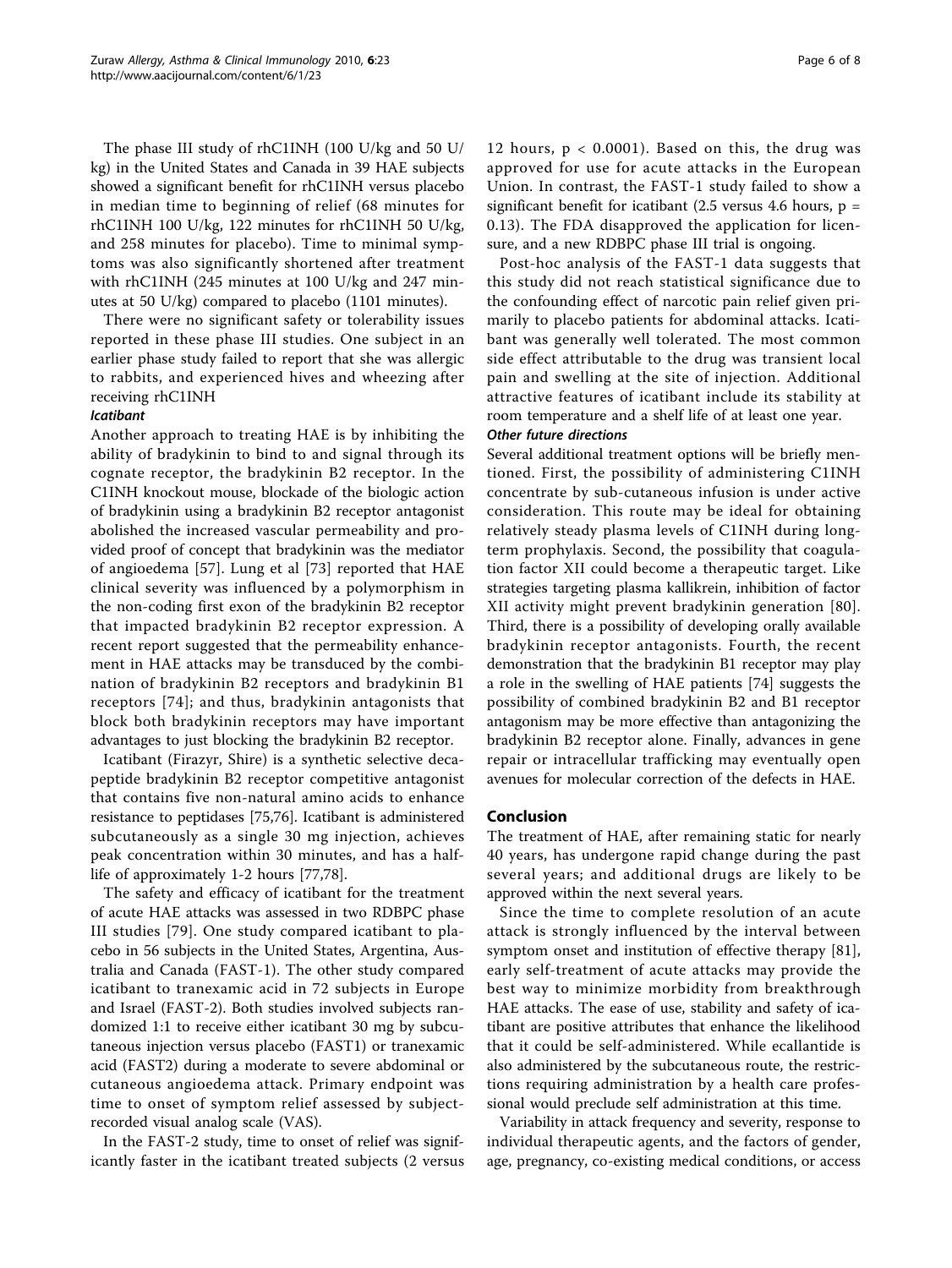<span id="page-6-0"></span>to medical care highlight the need for individualization in the approach to treatment of HAE. Ultimately, the introduction of these drugs coupled with the availability of C1 inhibitor will allow for a menu of options to incorporate into patient-centric treatment plans for HAE.

HAE: hereditary angioedema; EACA: epsilon aminocaproic acid; FFP: fresh frozen plasma; HMWK: high molecular weight kininogen; LACI: lipoprotein associated coagulation inhibitor; VAS: visual analog scale; MSCS: mean symptom complex severity; TOS: treatment outcome score; rhC1INH: recombinant human C1 inhibitor; C1INH: C1 inhibitor

The author has been an investigator for HAE studies with Lev Pharmaceuticals, Dyax, Pharming, and Shire. He has been a consultant to Lev, ViroPharma, Dyax, Pharming, CSL Behring, Jerini, and Shire

#### Received: 21 May 2010 Accepted: 28 July 2010 Published: 28 July 2010

#### References

- 1. Donaldson VH, Evans RR: [A biochemical abnormality in hereditary](http://www.ncbi.nlm.nih.gov/pubmed/14046003?dopt=Abstract) [angioneurotic edema: absence of serum inhibitor of C](http://www.ncbi.nlm.nih.gov/pubmed/14046003?dopt=Abstract)'1- esterase. Am J Med 1963, 35:37-44.
- 2. Davis AE III, Bissler JJ, Aulak KS: Genetic defects in the C1 inhibitor gene. Complement Today 1993, 1:133-150.
- 3. Davis AE: [Mechanism of angioedema in first complement component](http://www.ncbi.nlm.nih.gov/pubmed/17085282?dopt=Abstract) [inhibitor deficiency.](http://www.ncbi.nlm.nih.gov/pubmed/17085282?dopt=Abstract) Immunol Allergy Clin North Am 2006, 26:633-651.
- 4. Frank MM, Gelfand JA, Atkinson JP: Hereditary angioedema: the clinical syndrome and its management. Ann Intern Med 1976, 84:586-593.
- 5. Nzeako UC, Frigas E, Tremaine WJ: [Hereditary angioedema: a broad](http://www.ncbi.nlm.nih.gov/pubmed/11700154?dopt=Abstract) [review for clinicians.](http://www.ncbi.nlm.nih.gov/pubmed/11700154?dopt=Abstract) Arch Intern Med 2001, 161:2417-2429.
- 6. Fay A, Abinun M: [Current management of hereditary angio-oedema \(C](http://www.ncbi.nlm.nih.gov/pubmed/11919209?dopt=Abstract)'1 [esterase inhibitor deficiency\).](http://www.ncbi.nlm.nih.gov/pubmed/11919209?dopt=Abstract) J Clin Pathol 2002, 55:266-270.
- 7. Bork K, Barnstedt SE: [Laryngeal edema and death from asphyxiation after](http://www.ncbi.nlm.nih.gov/pubmed/12956349?dopt=Abstract) [tooth extraction in four patients with hereditary angioedema.](http://www.ncbi.nlm.nih.gov/pubmed/12956349?dopt=Abstract) J Am Dent Assoc 2003, 134:1088-1094.
- Bork K, Siedlecki K, Bosch S, Schopf RE, Kreuz W: [Asphyxiation by laryngeal](http://www.ncbi.nlm.nih.gov/pubmed/10761488?dopt=Abstract) [edema in patients with hereditary angioedema.](http://www.ncbi.nlm.nih.gov/pubmed/10761488?dopt=Abstract) Mayo Clin Proc 2000, 75:349-354.
- 9. Agostoni A, Cicardi M: [Hereditary and acquired C1-inhibitor deficiency:](http://www.ncbi.nlm.nih.gov/pubmed/1518394?dopt=Abstract) [biological and clinical characteristics in 235 patients.](http://www.ncbi.nlm.nih.gov/pubmed/1518394?dopt=Abstract) Medicine (Baltimore) 1992, 71:206-215.
- 10. Zuraw BL: [Clinical practice. Hereditary angioedema.](http://www.ncbi.nlm.nih.gov/pubmed/18768946?dopt=Abstract) N Engl J Med 2008, 359:1027-1036.
- 11. Pickering RJ, Good RA, Kelly JR, Gewurz H: [Replacement therapy in](http://www.ncbi.nlm.nih.gov/pubmed/4179348?dopt=Abstract) [hereditary angioedema. Successful treatment of two patients with fresh](http://www.ncbi.nlm.nih.gov/pubmed/4179348?dopt=Abstract) [frozen plasma.](http://www.ncbi.nlm.nih.gov/pubmed/4179348?dopt=Abstract) Lancet 1969, 1:326-330.
- 12. Donaldson VH: Therapy of "[the neurotic edema](http://www.ncbi.nlm.nih.gov/pubmed/5011793?dopt=Abstract)". N Engl J Med 1972, 286:835-836.
- 13. Rosen FS, Austen KF: The "neurotic edema" [\(hereditary angioedema\).](http://www.ncbi.nlm.nih.gov/pubmed/4890565?dopt=Abstract) N Engl J Med 1969, 280:1356-1357.
- 14. Bork K, Fischer B, Dewald G: [Recurrent episodes of skin angioedema and](http://www.ncbi.nlm.nih.gov/pubmed/12681457?dopt=Abstract) [severe attacks of abdominal pain induced by oral contraceptives or](http://www.ncbi.nlm.nih.gov/pubmed/12681457?dopt=Abstract) [hormone replacement therapy.](http://www.ncbi.nlm.nih.gov/pubmed/12681457?dopt=Abstract) Am J Med 2003, 114:294-298.
- 15. Spaulding WB: Methyltestosterone therapy for hereditary episodic edema (hereditary angioneurotic edema). Ann Intern Med 1960, 53:739-745.
- 16. Barakat AJ, Castaldo AJ: Successful Use of Oxandrolone in the Prophylaxis of Hereditary Angioedema: A Case Report. Pediatric Asthma, Allergy and Immunology 1999, 13:189-193.
- 17. Prada AE, Zahedi K, Davis AE: [Regulation of C1 inhibitor synthesis.](http://www.ncbi.nlm.nih.gov/pubmed/9777421?dopt=Abstract) Immunobiology 1998, 199:377-388.
- 18. Bowen T, Cicardi M, Farkas M, Bork K, Kreuz W, Zingale L, Varga L, Martinez-Saguer I, Aygören-Pürsün E, Binkley K, Zuraw B, Davis A, Hebert J, Ritchie B, Burnham J, Castaldo A, Menendez A, Nagy I, Harmat G, Bucher C, Lacuesta G, Issekutz A, Warrington R, Yang W, Dean J, Kanani A, Stark D, McCusker C, Wagner E, Rivard G-E, Leith E, Tsai E, MacSween MJL, Serushago B, Leznoff A, Waserman S, de Serres J: [Canadian 2003](http://www.ncbi.nlm.nih.gov/pubmed/15356569?dopt=Abstract)

[International Consensus Algorithm for the Diagnosis, Therapy and](http://www.ncbi.nlm.nih.gov/pubmed/15356569?dopt=Abstract) [Management of Hereditary Angioedema.](http://www.ncbi.nlm.nih.gov/pubmed/15356569?dopt=Abstract) J Allergy Clin Immunol 2004, 114:629-637.

- 19. Cicardi M, Castelli R, Zingale LC, Agostoni A: [Side effects of long-term](http://www.ncbi.nlm.nih.gov/pubmed/9042044?dopt=Abstract) [prophylaxis with attenuated androgens in hereditary angioedema:](http://www.ncbi.nlm.nih.gov/pubmed/9042044?dopt=Abstract) [comparison of treated and untreated patients.](http://www.ncbi.nlm.nih.gov/pubmed/9042044?dopt=Abstract) J Allergy Clin Immunol 1997, 99:194-196.
- 20. Bork K, Pitton M, Harten P, Koch P: [Hepatocellular adenomas in patients](http://www.ncbi.nlm.nih.gov/pubmed/10199359?dopt=Abstract) [taking danazol for hereditary angio-oedema.](http://www.ncbi.nlm.nih.gov/pubmed/10199359?dopt=Abstract) Lancet 1999, 353:1066-1067.
- 21. Frank MM, Sergent JS, Kane MA, Alling DW: [Epsilon aminocaproic acid](http://www.ncbi.nlm.nih.gov/pubmed/4551861?dopt=Abstract) [therapy of hereditary angioneurotic edema. A double-blind study.](http://www.ncbi.nlm.nih.gov/pubmed/4551861?dopt=Abstract) N Engl J Med 1972, 286:808-812.
- 22. Sheffer AL, Austen KF, Rosen FS: [Tranexamic acid therapy in hereditary](http://www.ncbi.nlm.nih.gov/pubmed/4558045?dopt=Abstract) [angioneurotic edema.](http://www.ncbi.nlm.nih.gov/pubmed/4558045?dopt=Abstract) N Engl J Med 1972, 287:452-454.
- 23. Blohme G: [Treatment of hereditary angioneurotic oedema with](http://www.ncbi.nlm.nih.gov/pubmed/4562897?dopt=Abstract) [tranexamic acid. A random double-blind cross-over study.](http://www.ncbi.nlm.nih.gov/pubmed/4562897?dopt=Abstract) Acta Med Scand 1972, 192:293-298.
- 24. Jaffe CJ, Atkinson JP, Gelfand JA, Frank MM: [Hereditary angioedema: the](http://www.ncbi.nlm.nih.gov/pubmed/1138015?dopt=Abstract) [use of fresh frozen plasma for prophylaxis in patients undergoing oral](http://www.ncbi.nlm.nih.gov/pubmed/1138015?dopt=Abstract) [surgery.](http://www.ncbi.nlm.nih.gov/pubmed/1138015?dopt=Abstract) J Allergy Clin Immunol 1975, 55:386-393.
- 25. Landerman NS, Webster ME, Becker EL, Ratcliffe HE: [Hereditary](http://www.ncbi.nlm.nih.gov/pubmed/14461960?dopt=Abstract) [angioneurotic edema. II. Deficiency of inhibitor for serum globulin](http://www.ncbi.nlm.nih.gov/pubmed/14461960?dopt=Abstract) [permeability factor and/or plasma kallikrein.](http://www.ncbi.nlm.nih.gov/pubmed/14461960?dopt=Abstract) J Allergy 1962, 33:330-341.
- 26. Marasini B, Cicardi M, Martignoni GC, Agostoni A: [Treatment of hereditary](http://www.ncbi.nlm.nih.gov/pubmed/308574?dopt=Abstract) [angioedema.](http://www.ncbi.nlm.nih.gov/pubmed/308574?dopt=Abstract) Klin Wochenschr 1978, 56:819-823.
- 27. Agostoni A, Bergamaschini L, Martignoni G, Cicardi M, Marasini B: [Treatment of Acute Attacks of Hereditary Angioedema with C1-Inhibitor](http://www.ncbi.nlm.nih.gov/pubmed/6155097?dopt=Abstract) [Concentrate.](http://www.ncbi.nlm.nih.gov/pubmed/6155097?dopt=Abstract) Ann Allergy 1980, 44:299-301.
- 28. Gadek JE, Hosea SW, Gelfand JA, Santaella M, Wickerhauser M, Triantaphyllopoulos DC, Frank MM: [Replacement therapy in hereditary](http://www.ncbi.nlm.nih.gov/pubmed/7351888?dopt=Abstract) [angioedema. Successful treatment of acute episodes of angioedema](http://www.ncbi.nlm.nih.gov/pubmed/7351888?dopt=Abstract) [with partly purified C1 inhibitor.](http://www.ncbi.nlm.nih.gov/pubmed/7351888?dopt=Abstract) N Engl J Med 1980, 302:542-546.
- 29. Bergamaschini L, Cicardi M, Tucci A, Gardinali M, Frangi D, Valle C, Agostoni A: [C1 INH concentrate in the therapy of hereditary](http://www.ncbi.nlm.nih.gov/pubmed/6846740?dopt=Abstract) [angioedema.](http://www.ncbi.nlm.nih.gov/pubmed/6846740?dopt=Abstract) Allergy 1983, 38:81-84.
- 30. Logan RA, Greaves MW: [Hereditary angio-oedema: treatment with C1](http://www.ncbi.nlm.nih.gov/pubmed/6512809?dopt=Abstract) [esterase inhibitor concentrate.](http://www.ncbi.nlm.nih.gov/pubmed/6512809?dopt=Abstract) J R Soc Med 1984, 77:1046-1048.
- 31. Bork K, Barnstedt SE: [Treatment of 193 episodes of laryngeal edema with](http://www.ncbi.nlm.nih.gov/pubmed/11231704?dopt=Abstract) [C1 inhibitor concentrate in patients with hereditary angioedema.](http://www.ncbi.nlm.nih.gov/pubmed/11231704?dopt=Abstract) Arch Intern Med 2001, 161:714-718.
- 32. Kirschfink M, Mollnes TE: [C1-inhibitor: an anti-inflammatory reagent with](http://www.ncbi.nlm.nih.gov/pubmed/11583058?dopt=Abstract) [therapeutic potential.](http://www.ncbi.nlm.nih.gov/pubmed/11583058?dopt=Abstract) Expert Opin Pharmacother 2001, 2:1073-1083.
- 33. Bork K, Meng G, Staubach P, Hardt J: [Treatment with C1 inhibitor](http://www.ncbi.nlm.nih.gov/pubmed/16271103?dopt=Abstract) [concentrate in abdominal pain attacks of patients with hereditary](http://www.ncbi.nlm.nih.gov/pubmed/16271103?dopt=Abstract) [angioedema.](http://www.ncbi.nlm.nih.gov/pubmed/16271103?dopt=Abstract) Transfusion 2005, 45:1774-1784.
- 34. Maves KK, Weiler JM: [Tonsillectomy in a patient with hereditary](http://www.ncbi.nlm.nih.gov/pubmed/7978537?dopt=Abstract) [angioedema after prophylaxis with C1 inhibitor concentrate.](http://www.ncbi.nlm.nih.gov/pubmed/7978537?dopt=Abstract) Ann Allergy 1994, 73:435-438.
- 35. Leimgruber A, Jaques WA, Spaeth PJ: [Hereditary angioedema:](http://www.ncbi.nlm.nih.gov/pubmed/8499768?dopt=Abstract) [uncomplicated maxillofacial surgery using short-term C1 inhibitor](http://www.ncbi.nlm.nih.gov/pubmed/8499768?dopt=Abstract) [replacement therapy.](http://www.ncbi.nlm.nih.gov/pubmed/8499768?dopt=Abstract) Int Arch Allergy Immunol 1993, 101:107-112.
- 36. Mohr M, Pollok-Kopp B, Gotze O, Burchardi H: [\[The use of a C1-inhibior](http://www.ncbi.nlm.nih.gov/pubmed/8765863?dopt=Abstract) [concentrate for short-term preoperative prophylaxis in two patients with](http://www.ncbi.nlm.nih.gov/pubmed/8765863?dopt=Abstract) [hereditary angioedema\].](http://www.ncbi.nlm.nih.gov/pubmed/8765863?dopt=Abstract) Anaesthesist 1996, 45:626-630.
- 37. Lehmann A, Lang J, Boldt J, Saggau W: [Successful off-pump coronary](http://www.ncbi.nlm.nih.gov/pubmed/12154430?dopt=Abstract) [artery bypass graft surgery in a patient with hereditary angioedema.](http://www.ncbi.nlm.nih.gov/pubmed/12154430?dopt=Abstract) J Cardiothorac Vasc Anesth 2002, 16:473-476.
- Bork K, Witzke G: [Long-term prophylaxis with C1-inhibitor \(C1 INH\)](http://www.ncbi.nlm.nih.gov/pubmed/2926086?dopt=Abstract) [concentrate in patients with recurrent angioedema caused by hereditary](http://www.ncbi.nlm.nih.gov/pubmed/2926086?dopt=Abstract) [and acquired C1-inhibitor deficiency.](http://www.ncbi.nlm.nih.gov/pubmed/2926086?dopt=Abstract) J Allergy Clin Immunol 1989, 83:677-682.
- 39. De Serres J, Groner A, Lindner J: Safety and efficacy of pasteurized C1 inhibitor concentrate (Berinert P) in hereditary angioedema: a review. Transfus Apheresis Sci 2003, 29:247-254.
- 40. Altman AD, McLaughlin J, Schellenberg R, Penner C, Arbour L, Tsang P, Ballem P, Lim KI: [Hereditary angioedema managed with low-dose](http://www.ncbi.nlm.nih.gov/pubmed/16533452?dopt=Abstract) [danazol and c1 esterase inhibitor concentrate: a case report.](http://www.ncbi.nlm.nih.gov/pubmed/16533452?dopt=Abstract) J Obstet Gynaecol Can 2006, 28:27-31.
- 41. Waytes AT, Rosen FS, Frank MM: [Treatment of hereditary angioedema](http://www.ncbi.nlm.nih.gov/pubmed/8628358?dopt=Abstract) [with a vapor-heated C1 inhibitor concentrate.](http://www.ncbi.nlm.nih.gov/pubmed/8628358?dopt=Abstract) N Engl J Med 1996, 334:1630-1634.